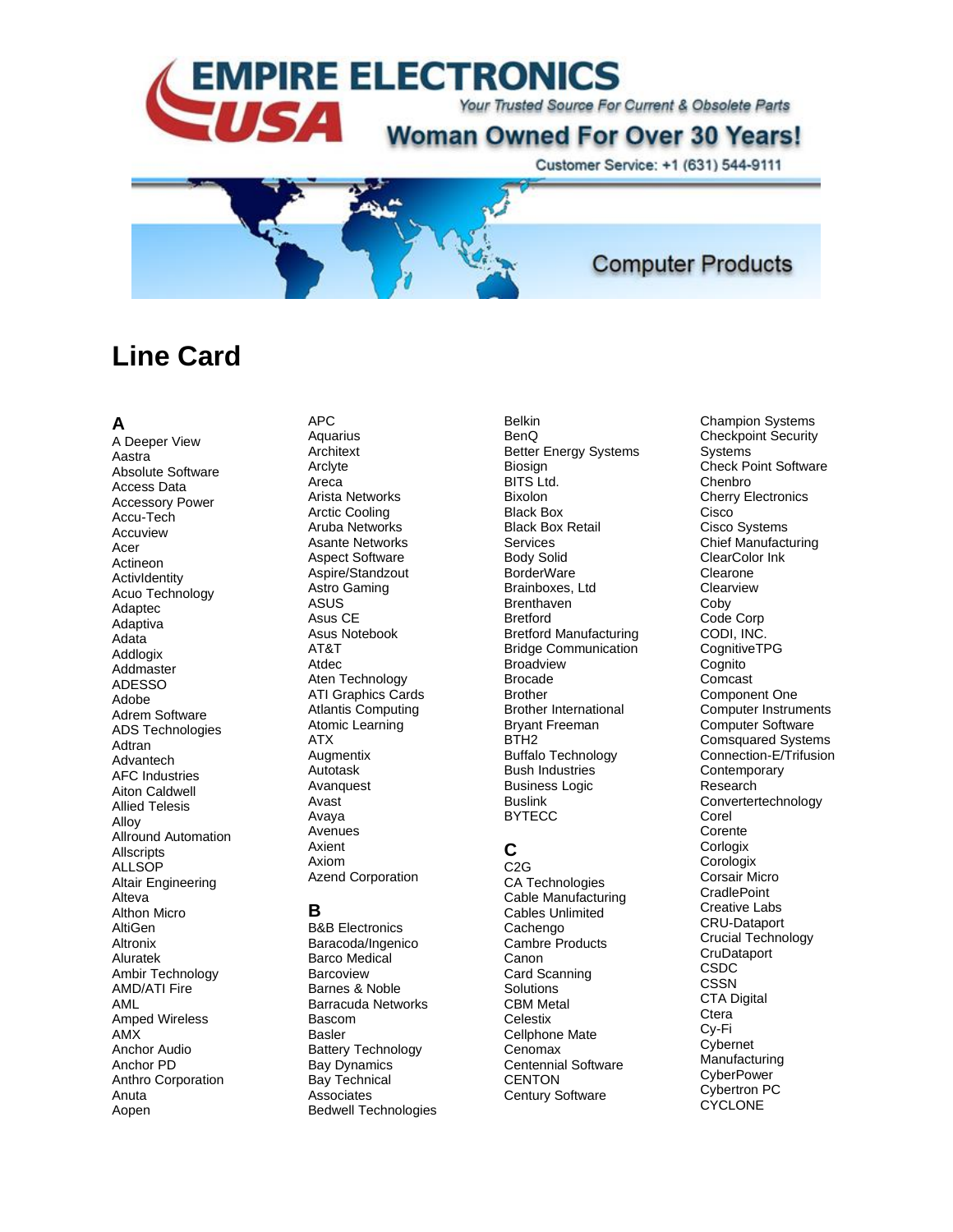Your Trusted Source For Current & Obsolete Parts

# **Woman Owned For Over 30 Years!**

Customer Service: +1 (631) 544-9111



# **Computer Products**

### D

D-Link Daktech Dane Elec Corp Data Drive Thru **DATA911** Datago Datalogic Datamax Media Datamax Software Dataram Davmen Inc. Deep Nines Déjà vu Security Dell Delphi Display Systems DENAQ, Inc. Deployable Systems DestructData Dexim DH<sub>2i</sub> Diablotek Dialogic Telephony Diamond Diamondback Fitness Digi International DigitalPersona Diaium Direct Dimensions Doculex Dot Hill (eNex Systems) Double Power Dr. Dispense Draper Drobo DS<sub>3</sub> DT Research Dyconn **DYMO** 

### Е

E-Sponder Eastman Kodak Eaton Corporation ECO STYLE ECO TREND Cases, LLC.

Ecosol Solar Technologies **ECS Composites** EDGE Memory Edgeline Technologies **Edgewater Networks** Edigin EJ Technologies Electrorack **Elegant Packaging** Elite Screens **Elliptical Mobile** Elmo USA Elsa Group Emerge Emulex Enable IT **Encounter Pointe** Endor AG / Fanatek EnGenius Enlight Enovate IT Enterasys Enterprise DB Epson Equus eReplacements Ergotech Ergotron Ericom **ESTERLINE** EVault Everfocus Everki **EVGA** Exabvte Ex Point Extensis F

Fabrique Faxback Fellowes FiatLux Finisar Firetide Firich/FEC **First Mobile FivePoint** 

ForensIT Fortinet Freedom9 Frontrange Software FrontRow Fuji Film Fuji Film Recording **Fujitsu Dot Matrix** Fujitsu Hard Drive Fujitsu Mobile **Fuiltsu Storage** Full Armor Fusion-io **Future Business Futura Retail Solutions** 

### G

Fixmo

Gamber Johnson Gammatech Garmin **GBC** Gefen Geist Manufacturing Gemalto **General Dynamics** General Imaging **GETAC GFI** Gigabyte GiiNii **Global Environ, Svcs Global Warranty Group** Gluster Goldtouch Good Technology **Guardian Edge** Gvision

### н

Hanco Hannspree **Hardigg Cases Havis** Headplay **HealthFrontier** Hercules/Thrustmaster Hewlett-Packard

Hi-Fi Works HID Identity/Synercard High Wire Higher Ground/HGGEAR Hitachi Global Storage **Hitachi Hard Drive HL Corporation/Flicker Howard Medical** Huawei Huawei Device USA Humanetics HumanScale Hyundai

#### $\mathbf{I}$

Intel I blazon IIc Ibm media Ibm storage Ibm storage mediaaccutech-bro Ibuypower inc Idera, inc. Ideum, inc. Idm computer solutions, inc. Igel technology Ikan international corp. Ikey  $Ilg -$ strategic  $\overline{\ln}$  win Incase Incipio IIc Incisve software corporation Incomedia s.r.l. Inconverge, inc. Industry weapon Infinidat inc. Infocase Infocus Infologix Infoprint Informa software Infosoft global(p)ltd Infrascale, inc Ingenico Ingram micro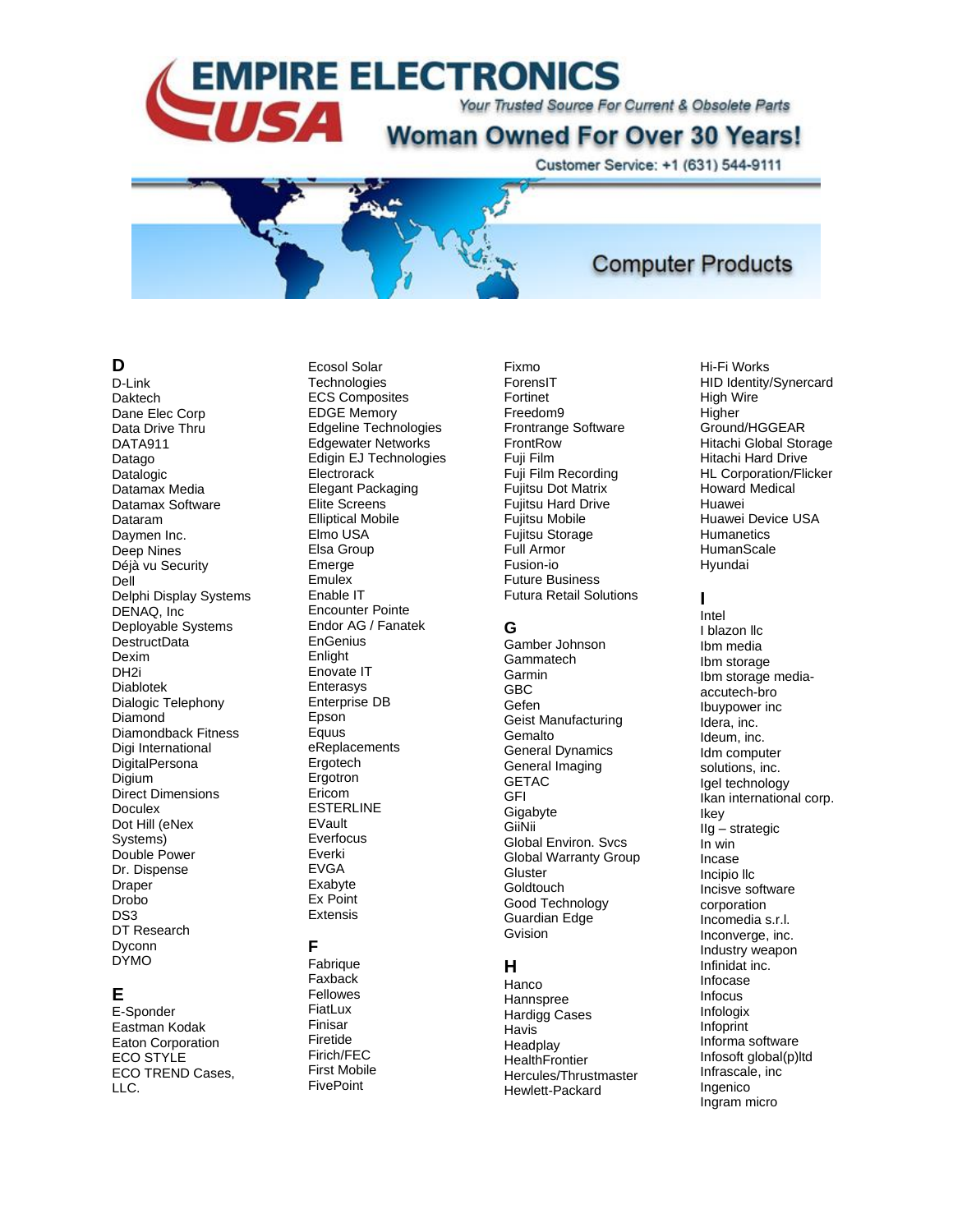Your Trusted Source For Current & Obsolete Parts

# **Woman Owned For Over 30 Years!**

Customer Service: +1 (631) 544-9111



# **Computer Products**

### **I**

Inkjet warehouse Inland products inc. Innodisk usa corporation Innovative office products Incorporated Insight dlp, llc Insperity business services, l.p. Insteon Intergral Solutions **Group** Integraoptics, Inc. Intel Intel security public sector llc Intel – desktop tray cpu Intel – motherboards Intel – server cpu Intel – spares/accessories Intel – ssd Intel enterprise ssd Intellinet Interaxon inc. Intermec Intermedia.net inc Intronis, inc. Inuvio Invitrix Iogear IoIo Iosafe, incorporated Ipearl inc Iris – strategic Irobot Corporation Istabilizer – strategic Istarusa Ixia Ixsystems, inc Intelligent id

### **J**

Jaco Jaspersoft **Jatheon** Jaton JEMS **JetBrains** 

#### **JungleDisk** Just Systems Canada JVC

#### **K**

Kanex Kaser Corporation Kaminario KensingtonKerio Keyovation Keyscan Keytronic Kinesis Kingston Kinyo Kitenga Kleen Concepts Kobian **KODAK** KOM Networks Konftel Konica Minolta KSI Kyocera

#### **L**

Lab Gruppen E -Series Lanier Lasershield LD Smart Lenovo Level Platforms **LexisNexis** Lexmark LG Electronics LifeSize Lightspeed Systems Likewise Lind Electronics Link Depot Linksys Link Systems Lite -On **Litronics** Logicube Logitech LSI Lucasey **Lumisource** 

# **M**

M&A Technology **Maclocks** Macro Image Magnetic 3D Magtek Mainpine, Inc **Malwarebytes** Man and Machines Managed Objects Manhattan/Intellinet Marex Group Inc. **Markzware** Matrox Maxell Maxtor Mediatech Memorex Memorex Electronics Memory Experts Merge Healthca MERIDIO Message Labs Metadot Corp Metrologic Mettler Toledo Micro Micr MicroPac Technologies **Microsoft Microsoft** Milestone Systems Minicom Minuteman Power MIO Technologies Mirus Innovations Mita Mitel Mitsubishi Mobile Action Mobile Edge Moonwalk MooreCo, Inc Motion Computing Motorola Mobility Movea MPak MS – Cash Drawer MSI Notebook MSS Software Multi -linkMuratec Mutare

#### **N**

Nanonation National Service Center **Ncipher** NCP NDS Surgical Imaging **NEC** NEC Display Solutions NEC Servers NEC Software NEC Storage Neschen Americas **NET NetAccess** Netcomm **Netgear Netmotion** Netop Network Equipment Newell Co -Sanford Nexenta Niko Electionics Nimbus Data Systems **Nintex** Nitro PDF Noble Locks Nodeprime **Norcent** Notable Solutions, Inc. Notify Nova Development Novastor Novuscell Batteries Now Micro Nuance **Communications** Nuance Dragon Medical Nvidia

### **O**

O'Neil Printers O2 Security **Objectworld** OCSystems OCZ Technology ODIN Technologies **Okidata** Olea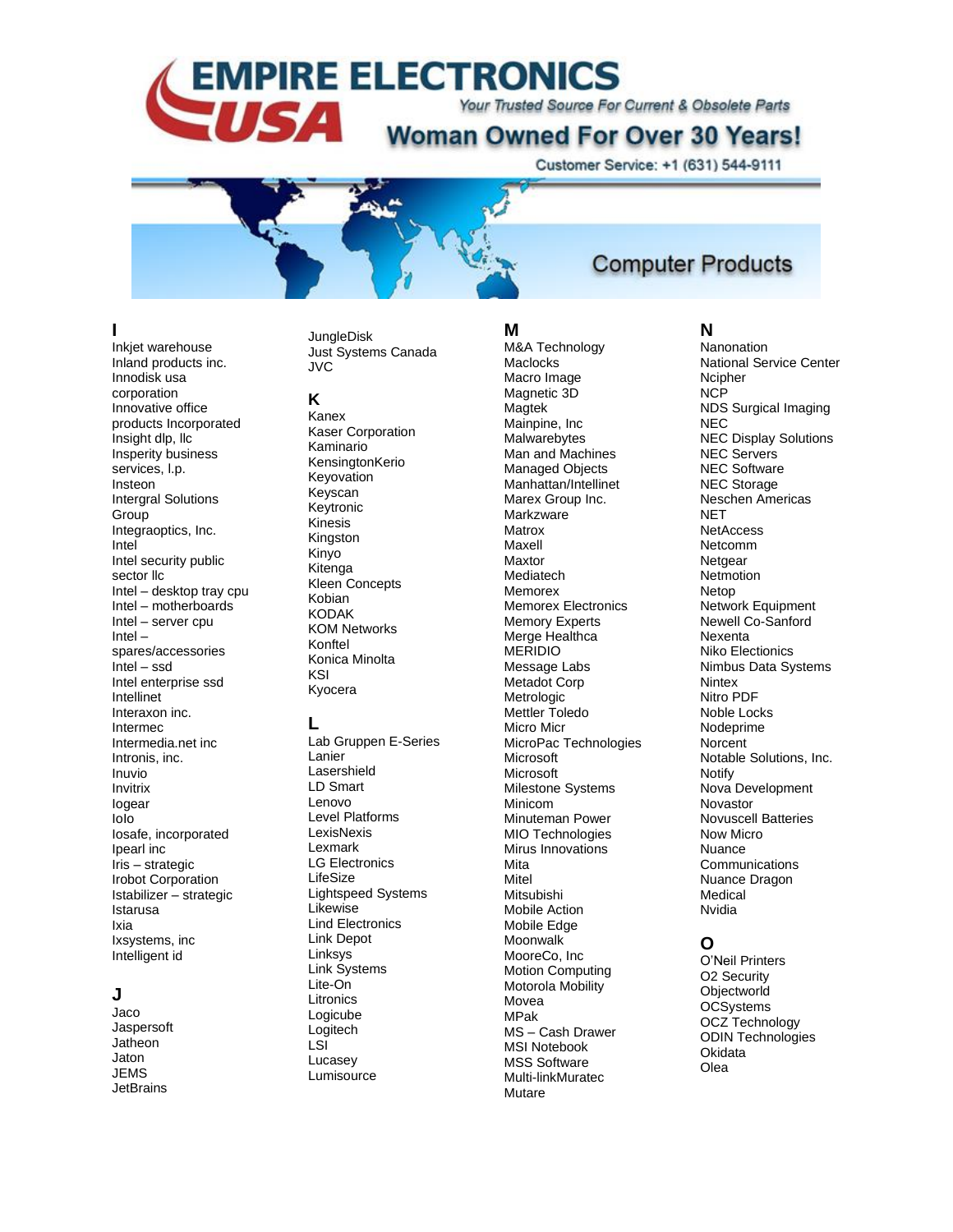Your Trusted Source For Current & Obsolete Parts

# **Woman Owned For Over 30 Years!**

Customer Service: +1 (631) 544-9111



# **O**

OLIXIR Oncore Power Systems **OnCue** OneWorldTouch **OnSSI** Onyx Graphics Inc Open - E Open -Xchange Optek -Fretlight OPTEK -FRETLIGHT Optoma Original Power Otto Overland Storage

### **P**

Packet 8 Paessler Panasonic Panasonic Communications Panasonic Security Panasonic Pro Video Panasonic Projectors Panasonic Toughbooks Panda Security Pantone Solutions Para Sys. Inc. Paragon Paragon Software Partner Tech PDUs Direct Peerless Industries Pelican Pentaho Peripheral Logix Pexigon Pexagon Tech Pharos Science Philips Phonic Ear Pinnacle Speakers PJ Hilton & Co Planar Plasmon Optical Plextor Plexxi PNY Point A Technologies

Polyvision/Steelcase POS Bank USA POSH Manufacturing Posturite Powercart Powercases Powervar Precise Biometrics PrehKeyTec Premium Compatibles Prestige International Preton Prime View Printek Printronix Private Label Media Protect Covers Proxima RF PSC Psion Pure Orange

# **Q**

Qlogic **Qualtrax Quanta** Quantum **Quark Quartet Quatech** Quest International Quest Software

# **R**

RCR International Red Hat RedGate Software Reed Elsevier Inc. Reflexion ReLaunch Aggregator RemitData Rhino Technology Rhinotek Ricoh Ridgeline Technology RidgeLogic RJS Software RLE Robinson Win Word Robobak

Rocky Mountain Ra m Roper Mobile Rose Electronics Royal Consumer RSPA (Sungale) RSPA, Inc RT Sales Rubbermaid Medical

Ruckus Wireless

# **S**

**Sabrent** Safe-T Safety Vision Sagemcom Samsung Sandisk Sanyo Sanyo Denki SAP Sapien Technologies **SATO** Savin Scala Scale Computing Science Logic SCM Microsystems SCO Group **SCP Screenrag** Seagate **SealShield** Secure IT Seiko Instruments Sena Cases Sencore Inc. **ServerTech** Services Sharp Shaun Jackson Design Shivnet Shuttle Computer Shuttle Security SI Screens Sigma Photo Signix SIIG **Silex SilverSky** SIOS Technology, Inc SKB Cases Skin -It

# **Computer Products**

Smart AVI Smart Modular Smith Enterprises Smith Micro SMK-Link Snom **SOFTEX SoftLayer** Software & Peripherals Software Shelf **Solarflare** Sole Source Solid Line SOLO Sonic Foundry **Sonitronix** Sony Sony Chemicals Sony Creative Software Sony VAIO **Sourcefire** SP Controls Space Saving Solutions Spectra Logic Spectracom **Speechswitch** Spracht **SPRACHT** SSE Technologies SSG Consulting SSH Stadia Media Star Micronics **Startech** Startech.com **STEC** Steganos Stephen Gould Corp. **Stoneware StorageCraft StorageTek StorMagic Stratus** SugarCRM Summa Inc Supermicro Swiftpage **Swingline** Syam Syba Multimedia **Sychron Sychron Symantec**